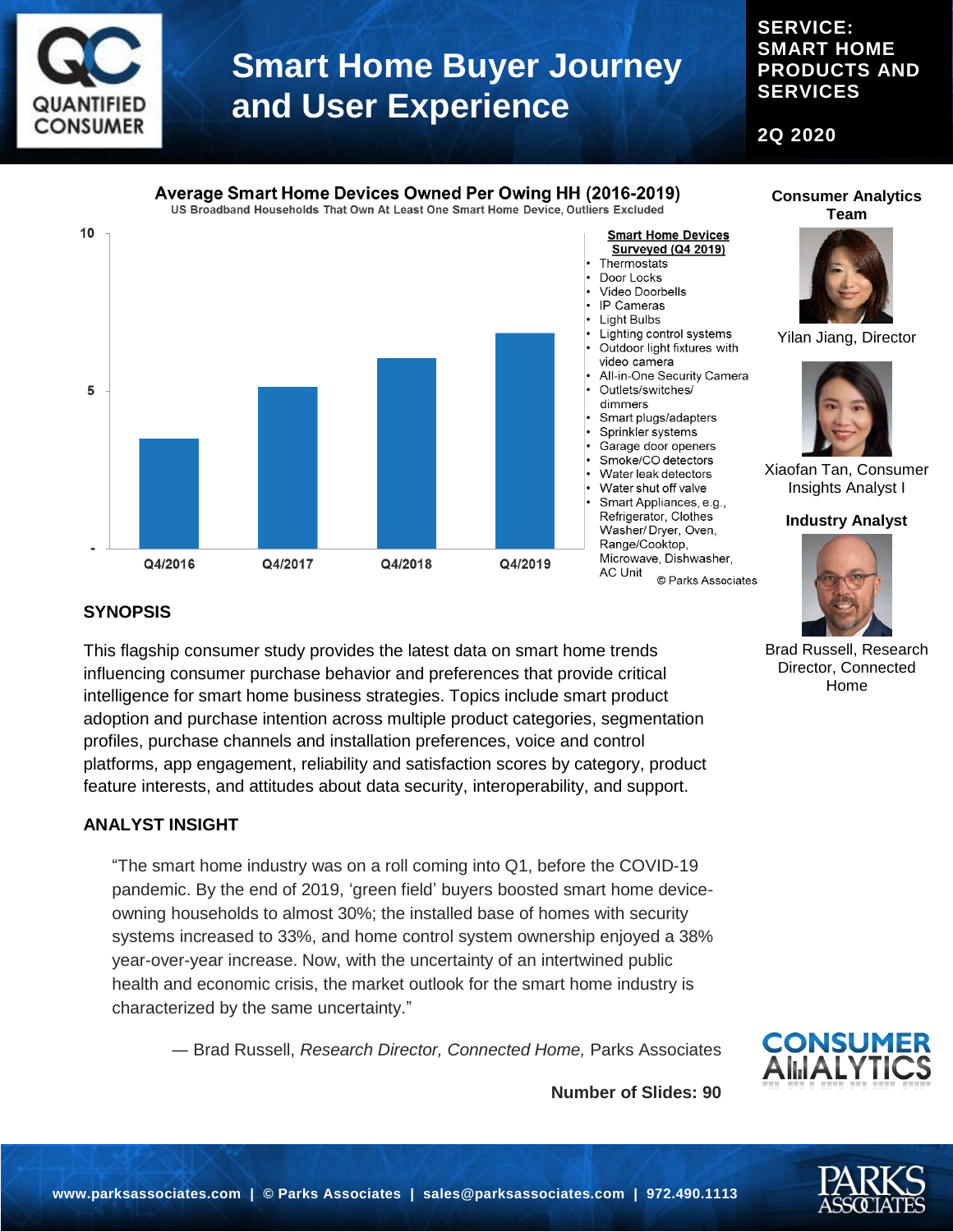

### **SERVICE: SMART HOME PRODUCTS AND SERVICES**

**2Q 2020**

### **CONTENTS**

#### **Consumer Analytics: Smart Home Track**

- Key Questions Answered
- Survey Methodology
- Defining Heads of Broadband Households
- Definitions and Abbreviations
- Reading Parks Associates Charts

#### **Executive Summary**

- Industry Insight
- Key Findings and Market Impact

#### **Smart Product Adoption and Trends**

- Smart Home Device Ownership (2014 2019)
- Smart Safety & Security Device Ownership (2015 - 2019)
- Smart Energy, Lighting, Water Device Ownership (2015 - 2019)
- Smart Appliances Ownership (Q4/19)
- Number of Smart Home Devices Owned Per US BB HH (2015 - 2019)
- Average Smart Home Device Owned Per Owning Household (2016 - 2019)
- Number of Smart Home Device Owned (Q4/19)
- Overall Smart Speaker or Smart Display Ownership (2016 - 2019)
- Number of Smart Speaker or Smart Display Owned (2017 - 2019)
- Smart Speaker Models Ownership Among Smart Speaker and Smart Display Owners (Q4/19)
- Smart Display Models Ownership Among Smart Speaker and Smart Display Owners (Q4/19)
- Home Control System Ownership (2015 2019)
- Home Control App Usage (2017-2019)

#### **Purchasing and Channel Trends**

- Smart Security & Safety Device Purchases (2014 - 2019)
- Smart Energy Device Purchases (2014 2019)
- Average Selling Price of Smart Security & Safety Devices (2017 - 2019)
- Average Selling Price of Smart Energy Devices (2017 - 2019)
- Smart Safety & Security Device: Channel Purchase Location (Q4/19)
- Smart Energy Device: Channel Purchase Location (Q4/19)
- Smart Safety & Security Devices: Replacement Cycle (Q4/19)
- Smart Energy & Lighting Devices: Replacement Cycle (Q4/19)
- Benefits Influencing Smart Home Device Purchases (Q4/19)

#### **Buyer Journey**

- Buyer Journey Stages
- Smart Home Device: Device Familiarity (2016 - 2019)
- Smart Home Device: Perceived Value of Benefit (2016 - 2019)
- Smart Home Device: Affordability (2016 2019)
- Benefits Influencing Smart Safety & Security Device Purchases (Q4/19)
- Benefits Influencing Smart Energy Device Purchases (Q4/19)
- Triggers for Purchasing Smart Home Device (Q4/19)

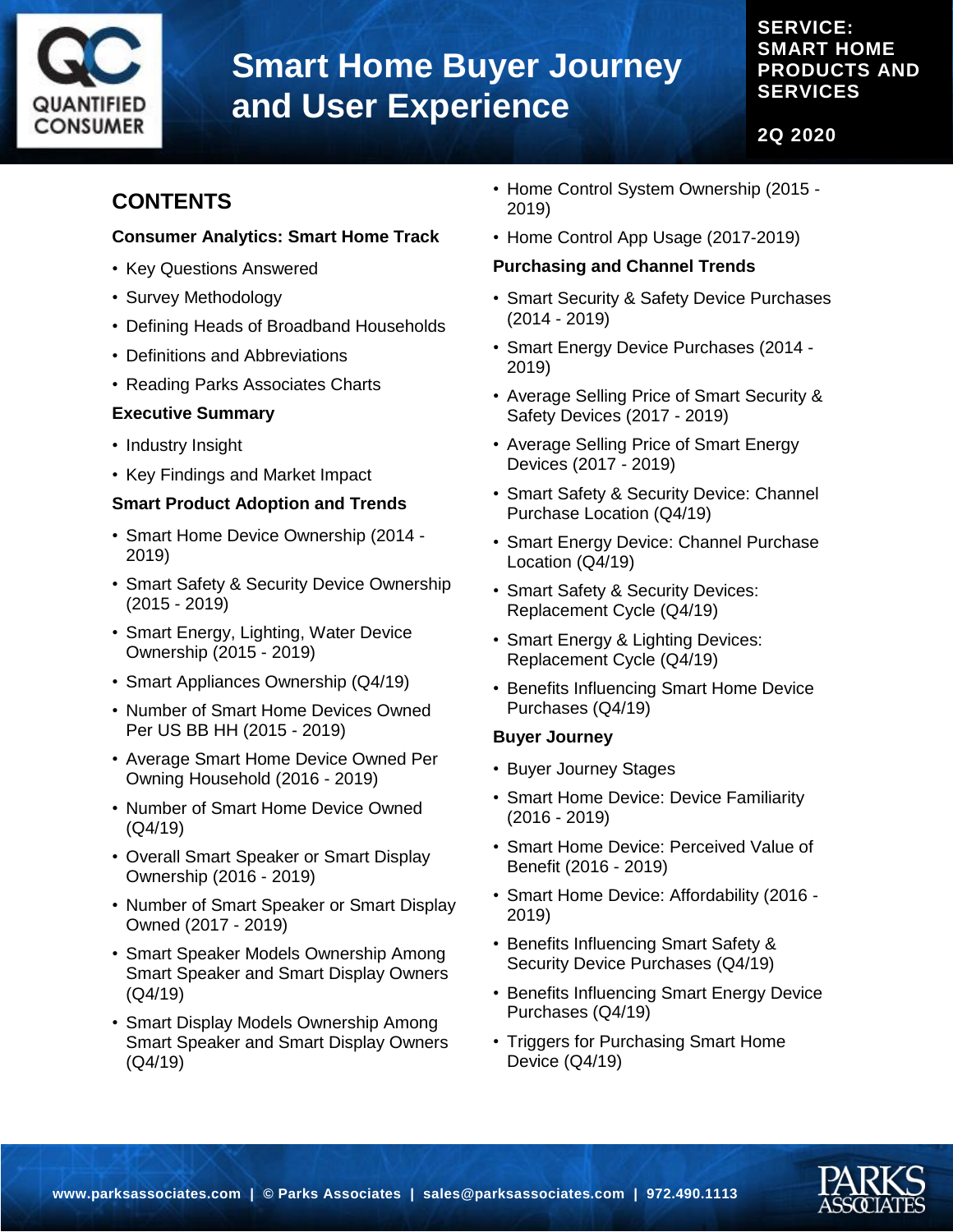

### **SERVICE: SMART HOME PRODUCTS AND SERVICES**

**2Q 2020**

- Triggers for Purchasing Smart Safety & Security Device (Q4/19)
- Triggers for Purchasing Smart Energy Device (Q4/19)
- Purchase Process of Smart Home Device (Q4/19)
- Purchase Process of Smart Safety & Security Device (Q4/19)
- Purchase Process of Smart Energy Device (Q4/19)
- Actions Taken Prior Purchase a Smart Home Device (Q4/19)
- Smart Home Device Purchase Process (Q4/19)
- Smart Safety & Security Device: Purchase Timeline (Q4/19)
- Smart Energy Device: Purchase Timeline (Q4/19)
- Order of Smart Home Device Purchases (Q4/19)
- Smart Speakers and Smart Displays Purchase Sequence & Influence (Q4/19)
- Smart Home Device Ownership Among Those Encouraged by Smart Speakers (Q4/19)
- Smart Security & Safety Devices: Self-Installation (2018 - 2019)
- Smart Security & Safety Devices: Professional Installation (2018 - 2019)
- Smart Energy & Lighting Devices: Self Installation (2018 - 2019)
- Smart Energy & Lighting Devices: Professional Installation (2018 - 2019)
- Time of Purchasing a Home Control System (Q4/19)

#### **Purchase Intention and Preferences**

- Smart Security & Safety Device Purchase Intention by Ownership (Q4/19)
- Smart Energy Device Purchase Intention by Ownership (Q4/19)
- Smart Home Device Owner & Intender Segment (Q4/19)
- Demographics Breakdown by Owner & Intender Segment (Q4/19)
- Housing Breakdown by Owner & Intender Segment (Q4/19)
- Smart Security & Safety Device: Preferred Purchase Channels (Q4/19)
- Smart Energy & Lighting Devices: Preferred Purchase Channels (Q4/19)
- Important Features of Smart Home Purchase Considerations (Q4/19)
- Smart Home Device Purchase Inhibitors (Q4/19)
- Smart Home Device Purchase Incentives (Q4/19)
- Purchase Price Threshold for Smart Home Devices (Q4/19)

#### **User Experiences**

- Smart Safety & Security Device: Frequency of Using Smart Features (Q4/19)
- Smart Energy Device: Frequency of Using Smart Features (Q4/19)
- High Reliability of Smart Security & Safety Device (Q4/19)
- High Reliability of Smart Energy Device (Q4/19)
- Smart Security & Safety Device: High Ease of Use (Q4/19)
- Smart Energy Device: High Ease of Use (Q4/19)

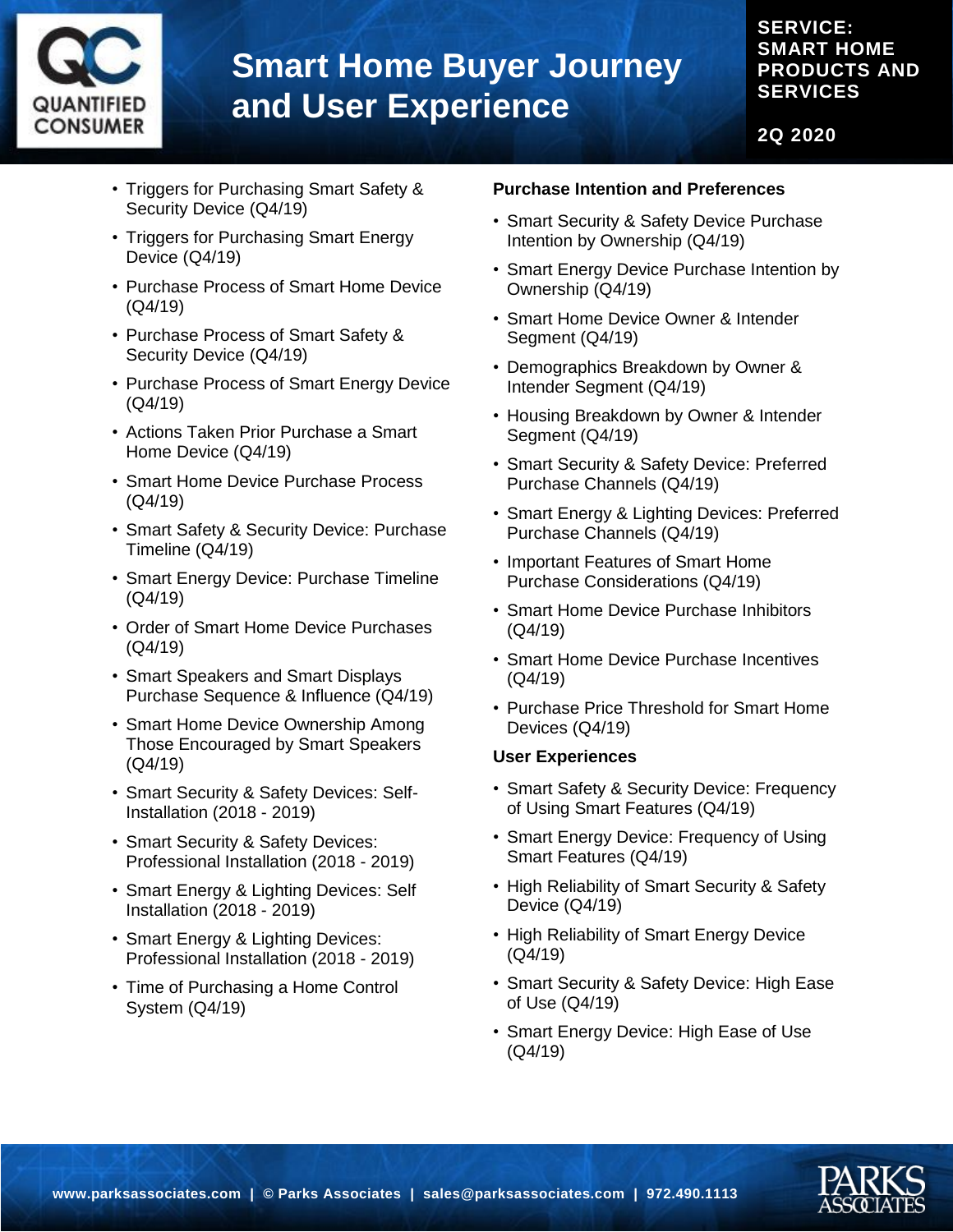

**SERVICE: SMART HOME PRODUCTS AND SERVICES**

**2Q 2020**

- Smart Home Device: Net Promoter Score (2017-2019)
- Most Important Features of Smart Speaker and Smart Display (Q4/19)
- Method Used to Perform Tasks with Smart Home Devices (Q4/19)

#### **Appendix**